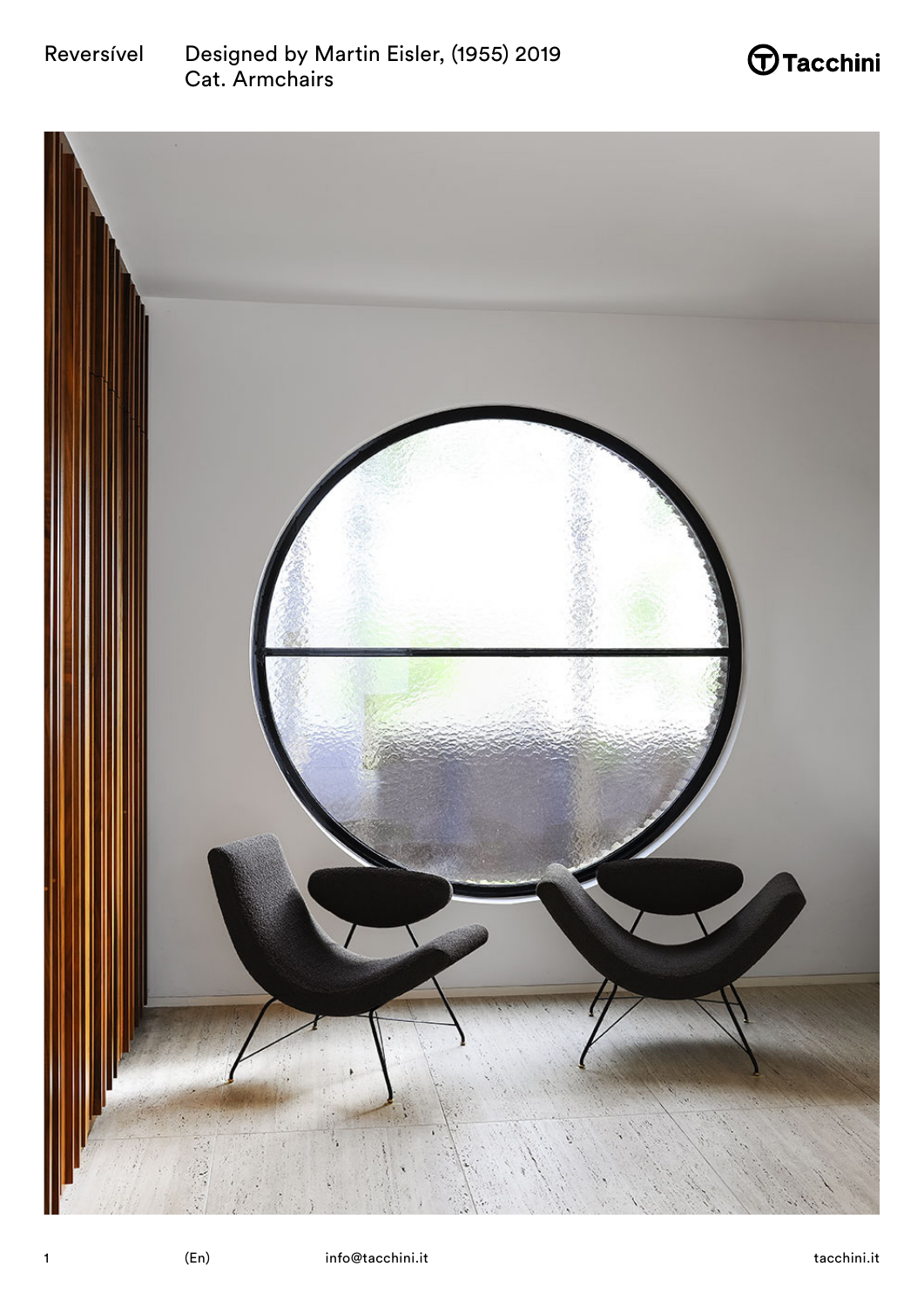



#### Reversível

Designer: Martin Eisler Year: (1955) 2019

Fruit of the creative genius of the architect and designer Martin Eisler, Reversível is an historic piece of Carioca design, and Tacchini fell in love with its incredibly innovative style. With the simplicity of its lines and movement, this armchair transforms with casual elegance. The dynamic, flexible reissue of Reversível offers dual comfort with two possible seat positions, to sit in the chair with the back upright, or really relax in a semi-reclining position, parallel with the backrest. The simple, natural movement makes it seem an obvious solution, but it actually represents as ground-breaking an intuition now as then. This original, informal seat with its distinctive lines is completed with a metal structure and fabric coverings. Reversível bears witness to the soft, sensuality of Brazilian 1950s design, a combination of tradition and creativity, folk craft and visionary innovation.

Awards: Archiproducts Design Awards 2019, German Design Awards 2021

Developed by Tacchini in Italy

Removable fabric and leather covers

CAD Files: 3D (.dwg, .3ds) 2D (.dwg)

Download CAD files at tacchini.it/ en/downloads

Dimensions (cm)

Cod. OREV104



W 104 D 73 cm H 68 cm H seat 34 cm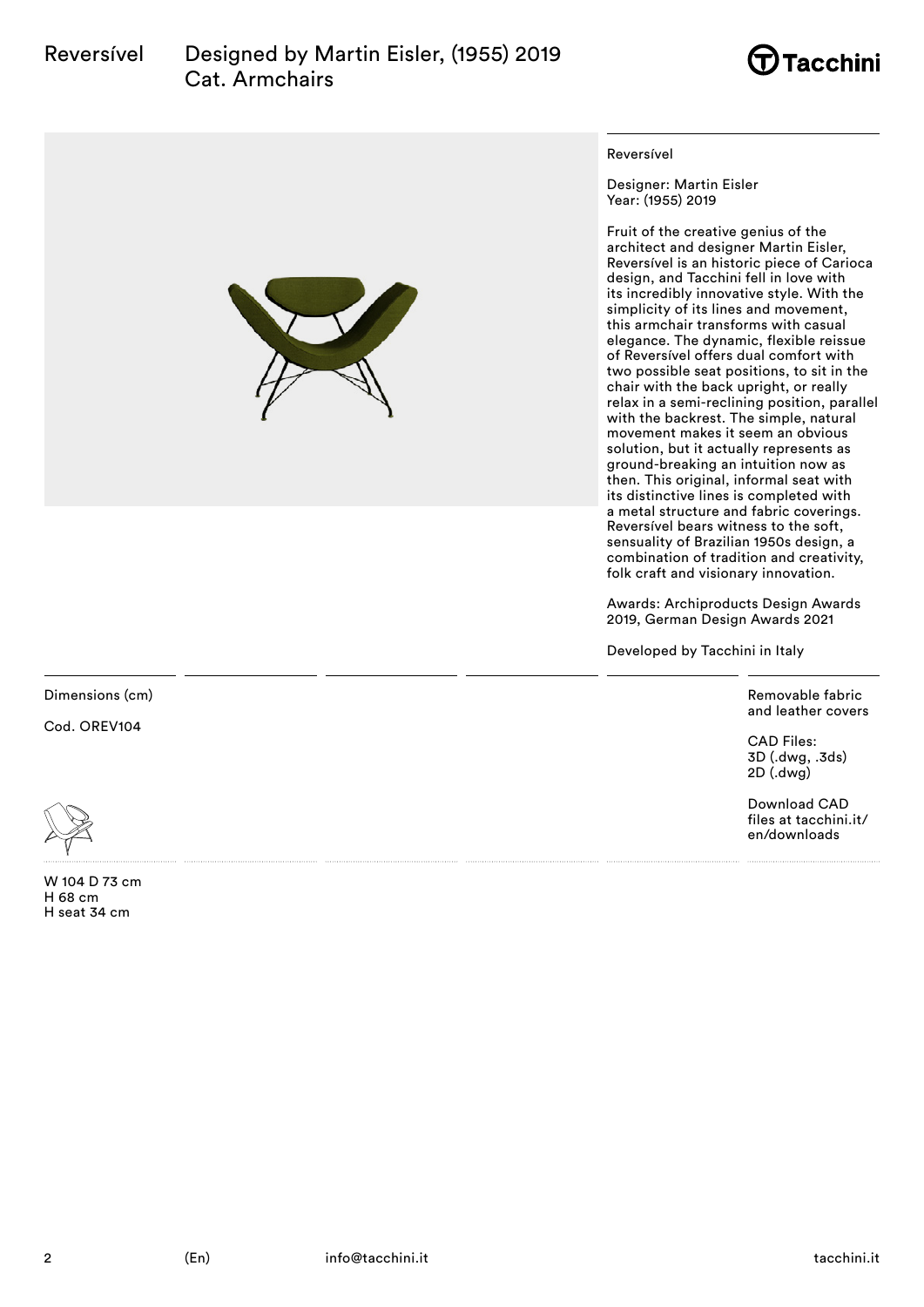

### Materials description

Backrest: 25 mm poplar plywood.

Seat: iron insert with elastic belts.

Padding: differentiated-density polyurethane foam.

Metal base Ø 15 mm painted T07.

T25 chromed iron feet.

Upholstery: not removable.

### Base (only for Reversível Millennium)



T16 RAL 5003 ...<br>Blue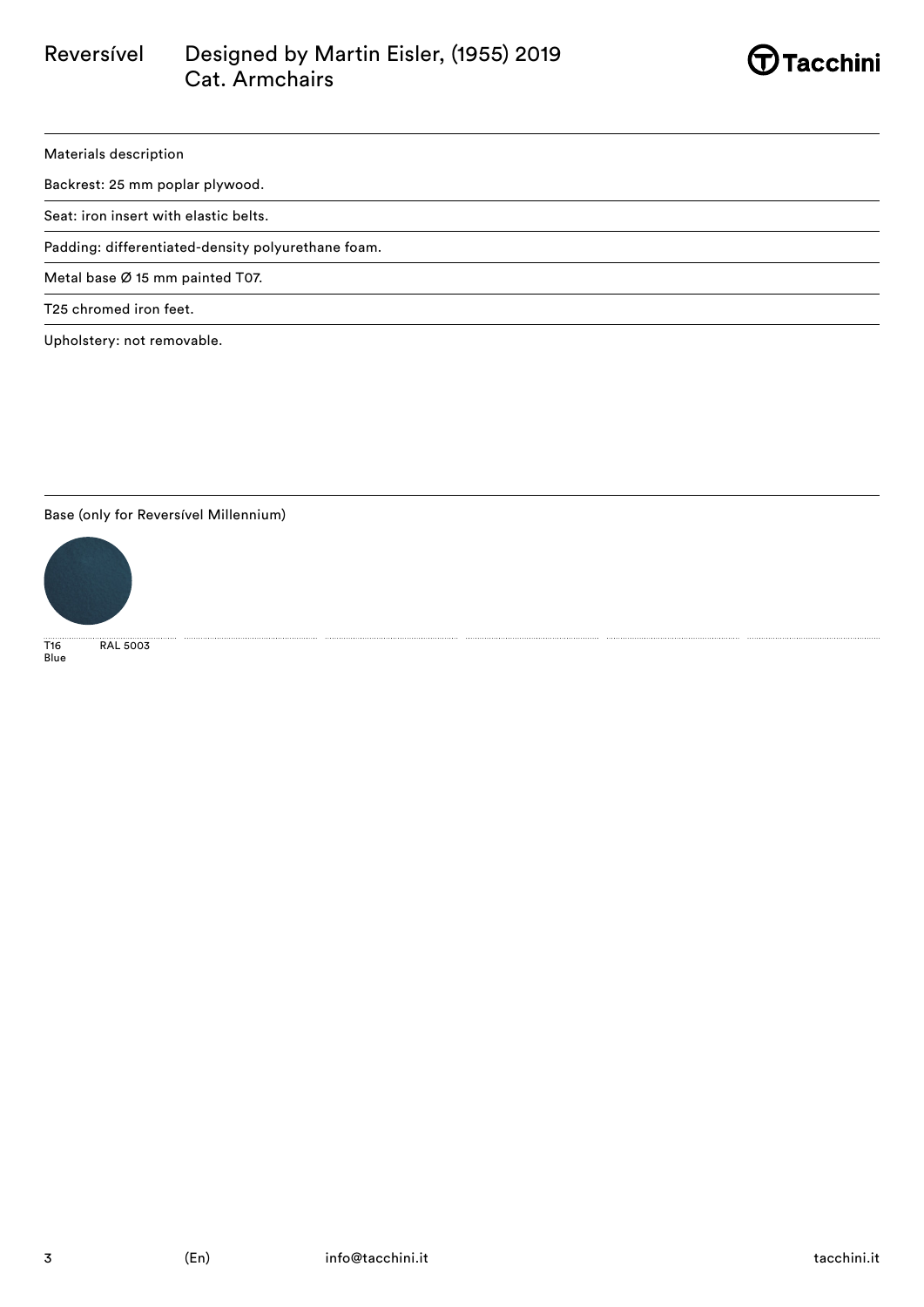# $\bigoplus$ Tacchini

| Suggested upholsteries |                 |            |                 |                                                                                                            |           |  |
|------------------------|-----------------|------------|-----------------|------------------------------------------------------------------------------------------------------------|-----------|--|
|                        |                 |            |                 |                                                                                                            |           |  |
| Bakul                  | Bamboo          | Bopha      | Bryony          | Cacao                                                                                                      | Caladium  |  |
|                        |                 |            |                 |                                                                                                            |           |  |
| Calantha               | $\sf Cambridge$ | Descampsia | <b>Dianella</b> | Dionea                                                                                                     | Dulcamara |  |
|                        |                 |            |                 |                                                                                                            |           |  |
| Euclidium              | Eugenia         | Evonimo    | Eremurus        | Escallonia                                                                                                 | Escobaria |  |
|                        |                 |            |                 |                                                                                                            |           |  |
| Laelia                 | Lamium          | Lars       | Loren           | $\begin{minipage}{.4\linewidth} \begin{tabular}{l} \hline \textbf{Ligustrum} \end{tabular} \end{minipage}$ | Salix     |  |
|                        |                 |            |                 |                                                                                                            |           |  |
| Sedum                  | Schinus         | Thesium    | Tibouchina      | Ricinus                                                                                                    | Mirabilis |  |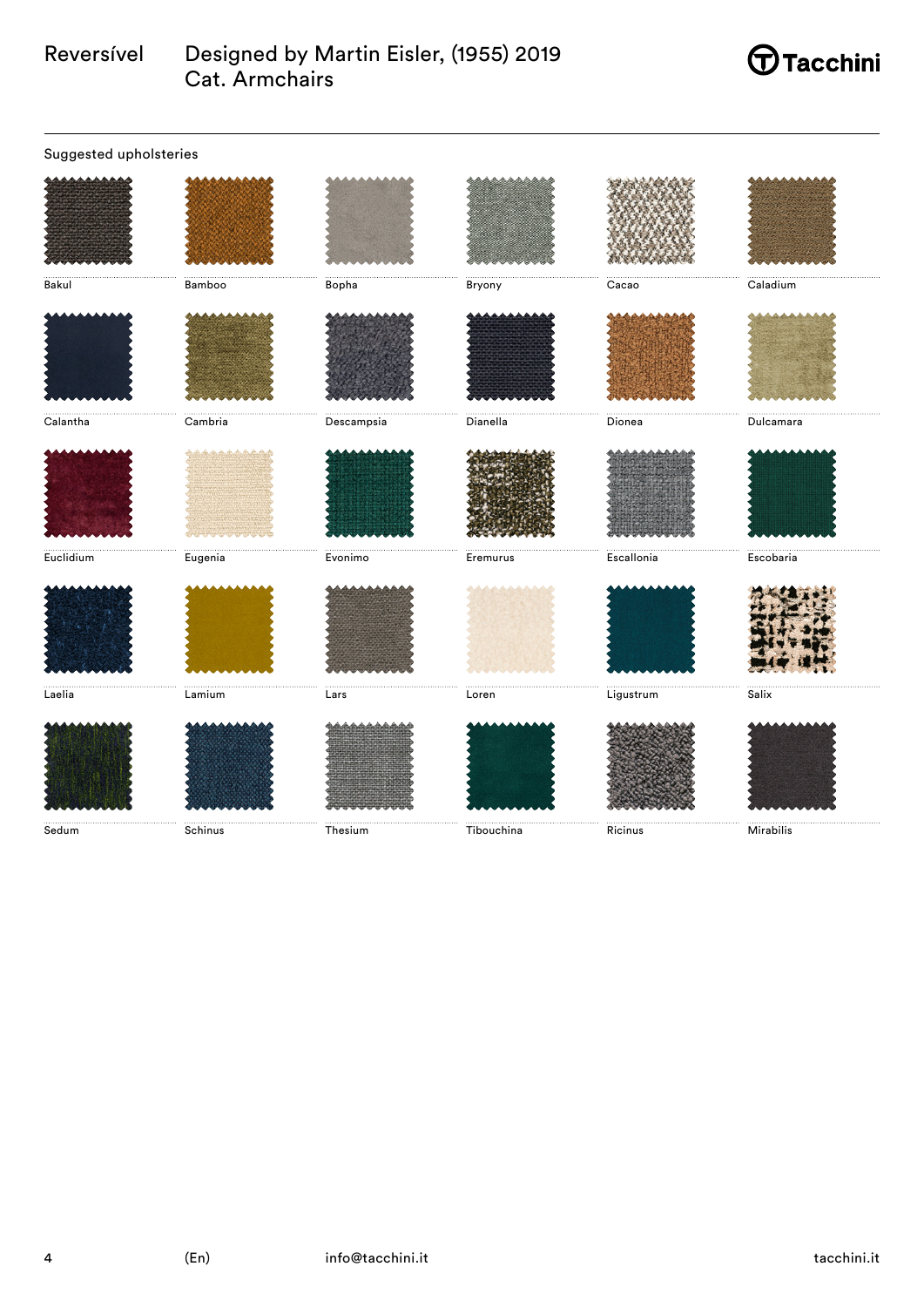

#### Materials informations



| Metal                | 42% |
|----------------------|-----|
| Padding              | 26% |
| Upholstery           | 23% |
| Poplar plywood       | 5%  |
| <b>Elastic belts</b> | 4%  |

#### Recyclability

All Montevideo elements are 100% recyclable when fully separated. Tacchini undertakes on-going research and development, with efforts made to introduce products which are a perfect combination of function and safety without jeopardizing the final design of the same articles. During production attempts are made to minimize noise and emission levels and to reduce rejects as far as possible. All the single materials which make up the production process, once disassembled, can be reused several times, maintaining a high quality standard.

#### Polyurethane

Flexible expanded polyurethane is a solid The need to combine complex yet elastic polymeric material with open cell structure. It is a non-toxic material and above all free from ozone-damaging components. Production and processing of the polyurethane we use meet the objectives of the new policy of ensuring the protection of human health and of the environment. We focus in particular on the choice and use of the types of density of polyurethane suitable for preserving over the years the features of load capacity, elasticity and resilience. Wood For products used in public spaces flame-retardant expanded polyurethane is chosen, tested and certified according to international regulations.

#### Metal

lightweight shapes with resistant materials necessarily involves the use of metals ouch as steel and aluminium. products in polyurethane foam are made with an inner steel frame for adding strength to the structure. The bases are in tubular metal which can be chromed with a gloss or satin finish or painted with epoxy powders.

Wood is a renewable raw material. All products derived from wood, such as for example plywood, have the advantage of being able to be machined more easily than wood and do not deform. The timber we use – solid or plywood – comes mainly from European and Russian forests and is seasoned to specific values of humidity with tests. Most of the structures of the products in the collection have a frame in solid pine or ash, or in beech or poplar plywood.

> To discover more about Tacchini environmental policy please visit: www.tacchini.it

### Packaging

Montevideo element is dispatched already assembled. It is protected by tissue paper and cellophane to protect the covering from dust and direct contact with the cardboard. The product is packed in rigid cardboard boxes suitable for world export. Manufacture of the packaging observes the criteria for recovery both as recycling and energy recovery and composting.

Once a product reaches the end of its life cycle it has to be eliminated.